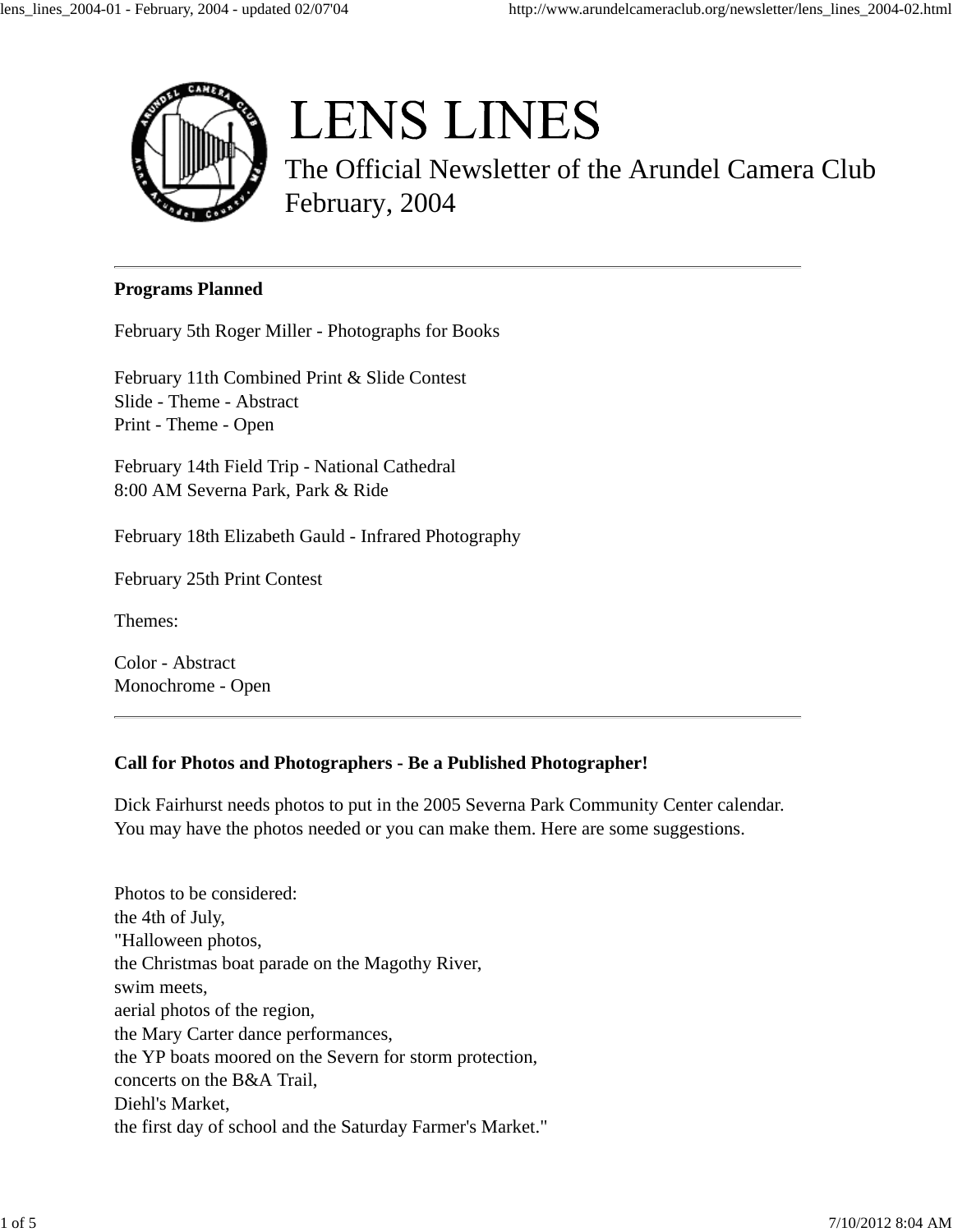The committee is also seeking someone who would be willing to photograph some scenes that the committee might want to include. Any questions can be directed to Dick Fairhurst at my home 410-647-6987 or Pam Hahn at 410-647-5843 Thanks, Dick

### **January Field Trip**

The Baltimore National Aquarium was visited on Saturday January 17th and Sunday January18th by members looking for interesting images in a warm colorful place. It is very warm and colorful with both fish and people. Sunny Frank had a camera problem and retired very early with a return pass from the Aquarium management. Mike Dulisse, Ted Golczewski, Chuck Gallegos, and Elizabeth Gauld continued to weave among the displays finding interesting fish and patterns to photograph until they reached the aviary. There the colorful noisy birds captured everyone's attention. The light was good due to an overcast sky outside. Elizabeth commented that the digital camera editor is helpful in this situation. They returned home after a delicious lunch at the Phillips Seafood Buffet.

## **The National Road as seen by Clarence Carville**

Clarence Carville claims to be a " doing what I love photographer" as opposed to a professional wedding photographer, photojournalist, architectural, or other professional type of photographer. He was paid just twelve cents an hour as a movie usher when he bought a small folding Baldinette camera. That was many images ago. Serious image making began with a one week workshop with, Craig Stevens, a very talented teacher and photographer who helped Mr. Carville to identify a process to "simply find my self". He went on to get a degree in fine art photography. He then spent a great deal of time giving people a glimpse of the world around them. Clarence says that "photography is a powerful tool that can change the world around us. It can make us believers in whatever the photographer chooses". For himself, "it is a tool to encourage change in peoples lives, to make things better and to offer hope." Mr. Carville photographs Civil War scenes in costume at re-enactments for the Civil War News. He works with the Maryland Photographic Alliance, teaches workshops, conducts seminars, and markets his images. He has used all formats out of necessity but prefers the 4x5 camera to all others using black and white film. Clarence loves the wet darkroom but finds that digital printing is fast becoming a necessary skill. His black and white images are lovely with tones to match the subject. He has also managed to create a website to help to market his images. Http://www.nationalroad.us.htm The National Road project has lasted for over ten years. The documentation of life since 1991 along the highway from Baltimore, Maryland to Zanesville, Ohio in the form of personal interviews and more than 7500 photographs are in the NRP archives. Mr. Carville has published a book about the National Road. Clarence creates books to share with friends of particular events and subjects. He encourages us all to create books of our images to share. Several styles of self made books to show members how these can be created using the darkroom, the computer, or commercial prints were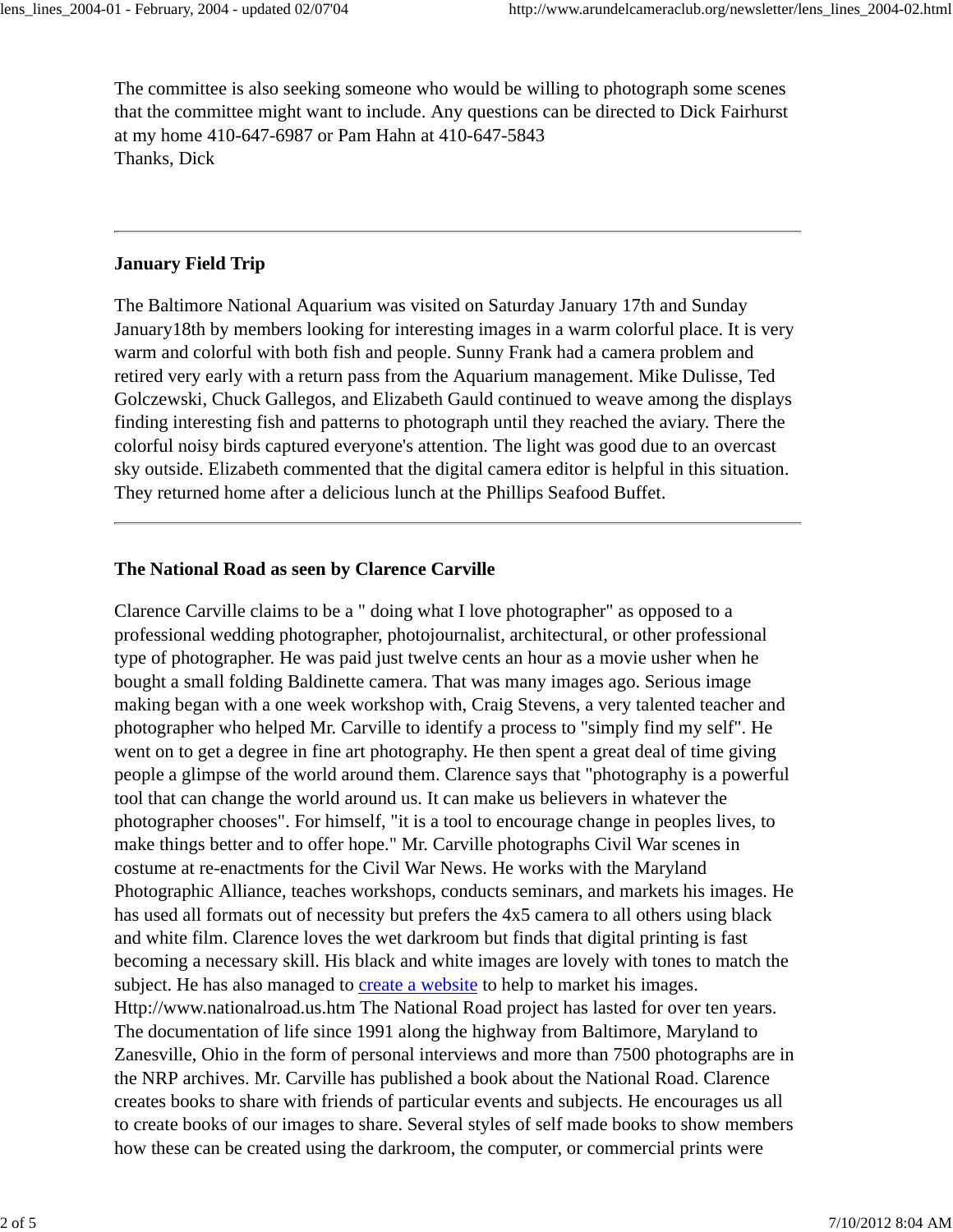passed for close examination. Clarence mentioned different papers used. He recommended matt paper for books because it holds up well and withstands finger prints better. Each book contains 20 or so images. He assembles the images with drymount tissue or copy machines.

They are spiral bound using the hole punch and spiral hinge at a copy shop. We thank Clarence for sharing his skills and showing ideas that we can all try.

#### **January 14th Slide Competition**

Gene Bessette , our judge, is a member of the Baltimore Camera club who was introduced to the "wonderful world of photography" over 50 years ago. He is and active photographer st the Charlestown Retirement Community where he lives. While Gene professes a love for Landscape imagery, his involvement with the "people" photography at Charlestown adds many interesting images to his portfolio. Gene has been embracing digital photography lately almost making his film camera bodies feel left out. He has even gone digital in the darkroom with an Epson printer. Occasionally Gene is drafted to man the video camera for the Charlestown TV Station. He won an "Outstanding Camera Award" for his work in this photographic arena. Choosing the correct film format for the subject and the exposure conditions was important to this judge. Slide film has a limited contrast range particularly noticeable when the camera is facing the sun or during storms. Mr. Bessette recomends print film when a longer contrast range is needed. Members were treated to many constructive comments from this very accomplished photographer as he judged our work..

## *The results of the Competition are:*

**Novice Slides Theme - Open 17 entries)**

1st Place Ned Crammer "Stop Horsing Around" 2nd Place Chip Bulgin "Pearls" 3rd Place Chip Bulgin "Web of Deceit" 4th Place Chip Bulgin "Page" HM Jay Fleming "You Don't Say 2" HM Jay Fleming "Red, White & Blue"

#### **Unlimited Slides Theme - Open (20 entries)**

1st Place Sara McNeely "Golden Window" 2nd Place Howard Penn "Saguara Arm" 3rd Place Sara McNeely "Umbrellas in a Row" 4th Place Dolphy Glendinning "Stripes" HM Sara McNeely "Lady Bug" HM Elizabeth Gauld " Lotus Bug"

## **January 28th Print Competition Postponed due to SNOW! Rescheduled for February 11th**

The Theme is Open in Color and Monochrome

**Themes for the Coming Year**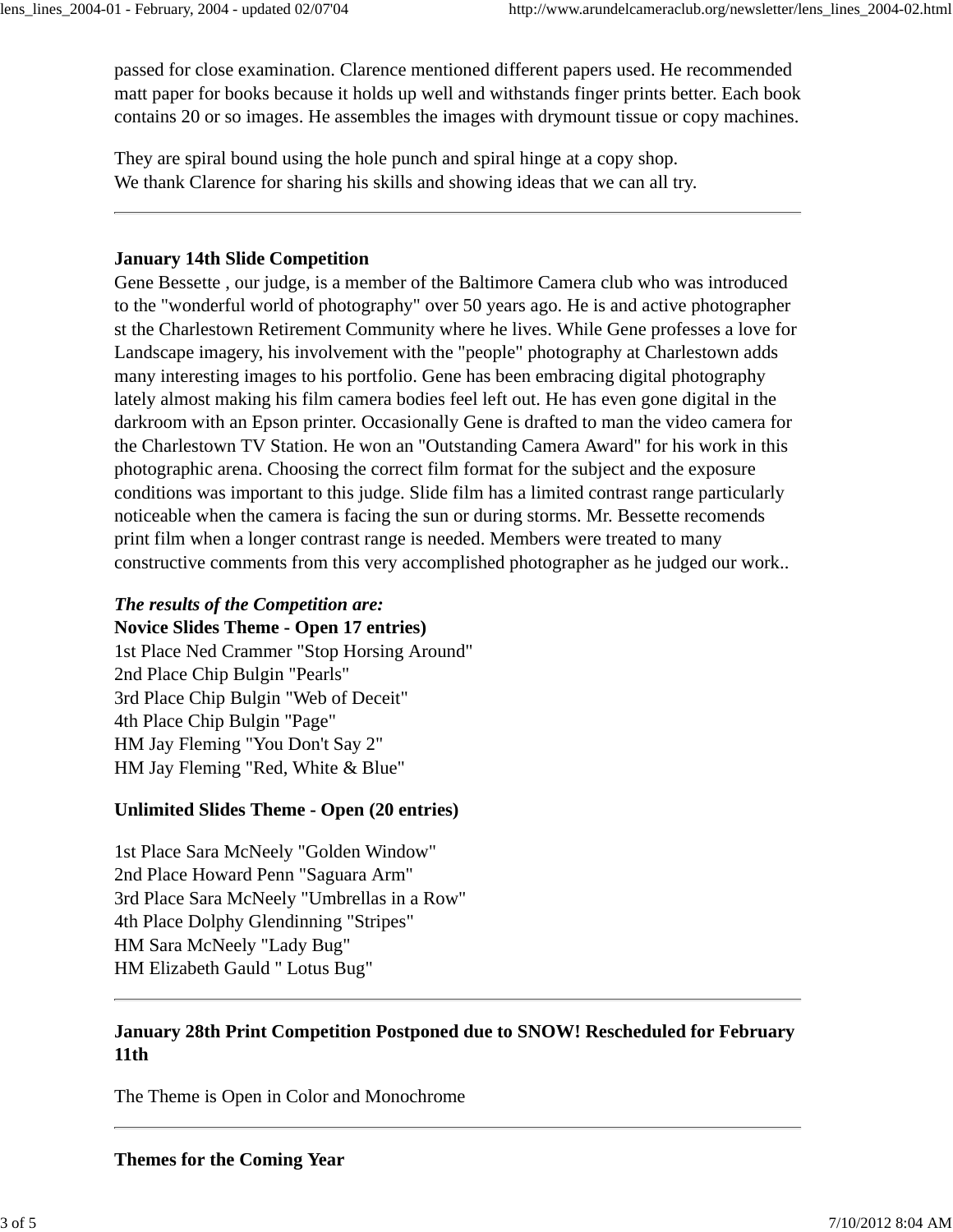*Slides Shadows* - The main subject must include a shadow important to the image. *Monochrome Leading Lines* - The viewer's eye will travel along definite leading lines, path, or curve to the center of interest.

*Color Prints Stormy Weather* - The image must show a storm, the prelude, or aftermath of a storm. That is threatening clouds, wind, rain, sleet, snow, or flooding.

#### **Major Awards!!!**

Bronze Certificate in Unlimited Slides \* Sara Mc Neely \* Honorable Mention in the 1st Night Photo Contest Congratulations! Jay Fleming

#### **February Field Trip to the National Cathedral**

Dress for the weather as there are interesting images to be found out doors as well as inside this National Treasure. Be expecting, leading lines and shadows. There may be some spectacular color.

#### **NOTE from our WEB MASTER**

The Arundel Camera Club website URL is now http://arundelcameraclub.org/ Camera Club Member's image galleries are at Arundel Camera Club Galleries on PBase and are linked from the club website.

**Arundel Camera Club** meets every Wednesday evening when school is in session. We meet at 7:30 and usually end around 9:00 p.m. at Severna Park High School, 60 Robinson Road, Severna Park in room G144. Meetings are open to the public, but only dues paying members may enter competitions. Annual dues are \$15 per adult, \$7.50 per full-time student. If a second family member joins the club, the second member's dues are discounted 50% or \$7.50.

For further information, check on the club website or feel free to call or e - mail any of the club's officers:

> *President Howard Penn (410) 544-1742 e - mail hbpenn@erols.com*

*1st VP(s) Programs: Dolphy Glendinning (410) 267-0956 & Sara McNeely e-mail - saragary@ieee.org*